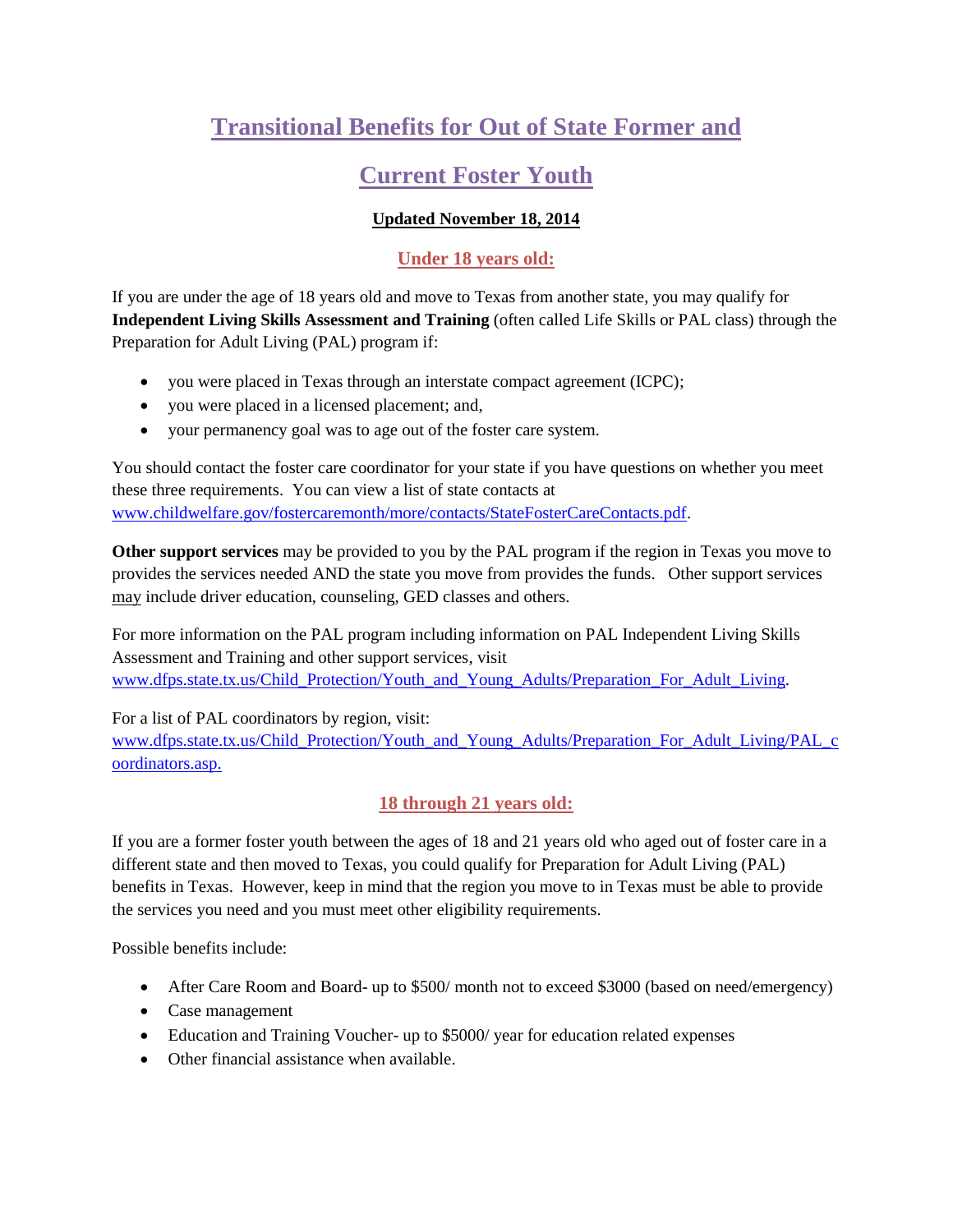For a list of PAL coordinators by region, visit:

[www.dfps.state.tx.us/Child\\_Protection/Youth\\_and\\_Young\\_Adults/Preparation\\_For\\_Adult\\_Living/PAL\\_c](http://www.dfps.state.tx.us/Child_Protection/Youth_and_Young_Adults/Preparation_For_Adult_Living/PAL_coordinators.asp) [oordinators.asp.](http://www.dfps.state.tx.us/Child_Protection/Youth_and_Young_Adults/Preparation_For_Adult_Living/PAL_coordinators.asp)

## **Medicaid**

At this time Former Foster Care Children's (FFCC) Medicaid is **not** available to former foster youth who **aged out in another state.**

You should note that as long as you **are living in the state where you aged out of care**, and you meet other Former Foster Care Children's (FFCC) Medicaid requirements, you are eligible for FFCC Medicaid in that state.

So, if you aged out of foster care in Texas AND currently live in Texas, you will be able to apply for FFCC Medicaid in Texas as long as you meet the eligibility requirements. You are also eligible to apply if you aged out of foster care in Texas, moved to a different state and then move back to Texas. **You must still meet the eligibility requirements.**

A few states also provide FFCC Medicaid to foster youth who live in the state but did not age out there. So, if you aged out in Texas and are living in another state, you should check with that state's foster care coordinator to see if you qualify in your new state.

For more information on FFCC Medicaid, eligibility and the application process, visit [texasfosteryouth.org/medical-issues-and-health-insurance.](http://texasfosteryouth.org/medical-issues-and-health-insurance/)

## **Tuition Waiver**

The Texas Tuition Waiver is only available to those who were in the conservatorship of the Texas Department of Family and Protective Services; it is not available to those who aged out of foster care in another state or who were sent to Texas under an interstate compact agreement (ICPC). For more information about the Tuition Waiver, including how those who were in the Texas foster care system but did not age out of care might qualify, see: [texasfosteryouth.org/tuition-and-fee-waiver-for-foster-youth.](http://texasfosteryouth.org/tuition-and-fee-waiver-for-foster-youth/)

#### **Other Resources**

- DFPS Handbook regarding PAL benefits for out of state foster youth §10214: [https://www.dfps.state.tx.us/handbooks/CPS/Files/CPS\\_pg\\_x10200.asp#CPS\\_10213](https://www.dfps.state.tx.us/handbooks/CPS/Files/CPS_pg_x10200.asp#CPS_10213)
- DFPS Handbook regarding FFCC benefits for out of state foster youth §10151: [www.dfps.state.tx.us/handbooks/CPS/Files/CPS\\_pg\\_x10000.asp#CPS\\_10151\\_1](http://www.dfps.state.tx.us/handbooks/CPS/Files/CPS_pg_x10000.asp#CPS_10151_1)

If you are needing advice or assistance to see if you qualify for or help obtain Preparation for Adult Living (PAL) services or Former Foster Care Children's (FFCC) Medicaid and have not been able to obtain advice or assistance through your state's coordinator or a Texas PAL coordinator, you can contact the **Texas Foster Youth Justice Project** toll free at 877-313-3688 or at [info@texasfosteryouth.org.](mailto:info@texasfosteryouth.org)